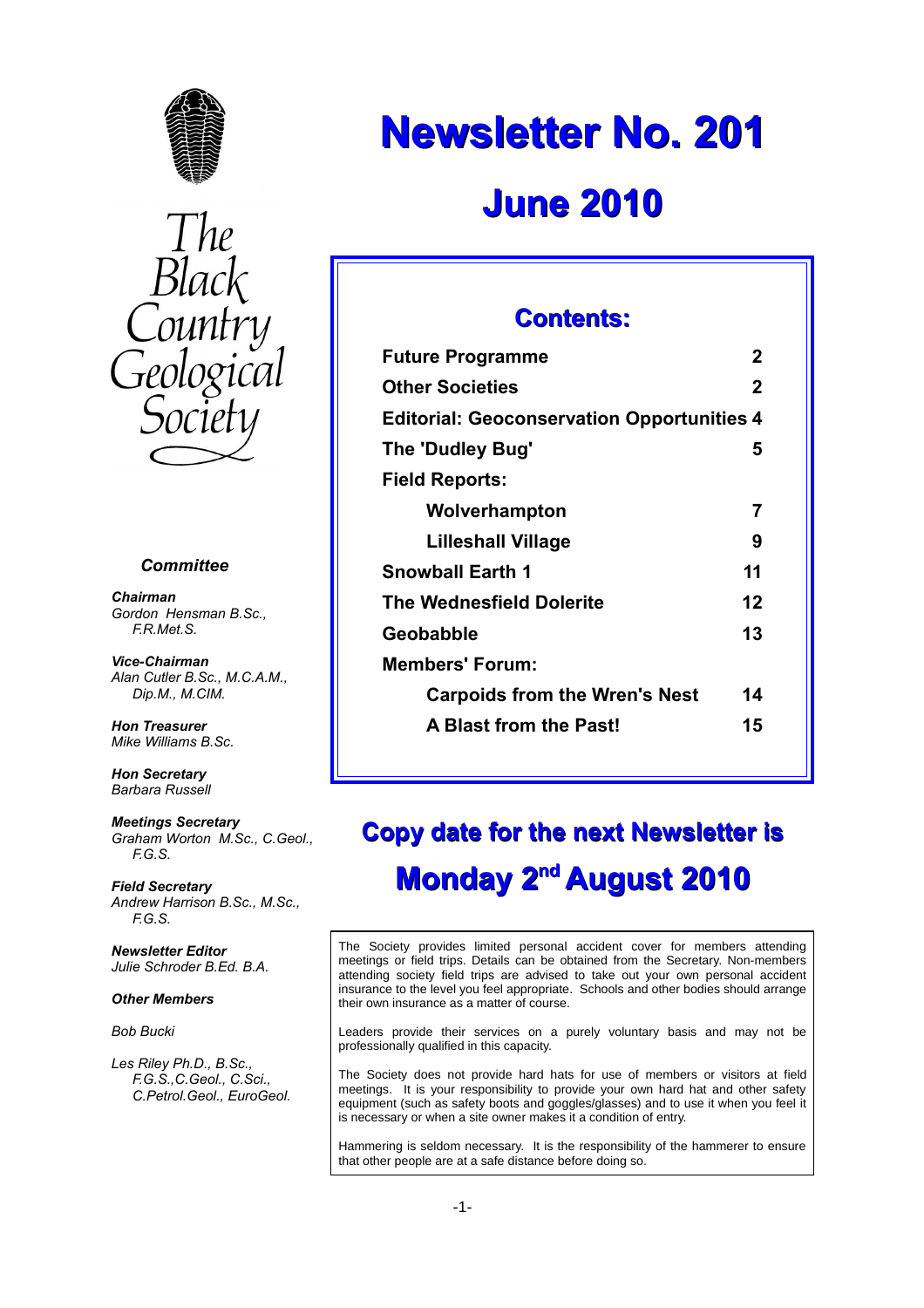## **Future Programme**

## **Lecture meetings are held at Dudley Museum & Art Gallery, St James's Road, Dudley, DY1 1HU. Tel. 01384 815575. 7.30 for 8 o'clock start unless stated otherwise.**

#### **Those wishing to attend field meetings please contact our Field Secretary, Andy Harrison, mobile: 07973 330706 or email: [andrew\\_harrison@urscorp.com](mailto:andrew_harrison@urscorp.com)**

**Saturday 19th June** *(Field meeting)* **Buxton Area Volcanics. Led by Chris Arkwright.** Meet at 10:15am in Miller's Dale Station pay & display car park (SK137 733) for 10:30am start. Walk 4 miles in total mainly on good level footpaths with some steps, to see Lower Carboniferous volcanics. 1. Miller's Dale Station Quarry, lava/limestone contact. 2. Park nr. Litton Mill to see different lava/limestone contact, eat lunch. 3. Tideswell Dale Quarry (pay & display), dolerite intrusion. 4. Drive to Calton Hill, park at farm lane entrance (SK112 710) to visit quarry to see 3 main types of igneous rock. Bring a packed lunch. Finish approx 4.30 pm.

**Saturday 24th July** *(Joint field meeting with the Woolhope Club)* **Martley area. Led by Dr. Paul Olver.** Meet at Martley Village Hall (SO 753 599) at 10.30am. Martley is on the B4197 about 4 km north of the A44 (Worcester to Leominster road). If approaching Martley from the south on the B4197, the Village Hall is on the right about 50m after sign at the start of the village. Pub lunch. We will see: the Precambrian/Cambrian basement in Martley Pit, complex folding and faulting of the Silurian successions, and quarries in Martley village where Triassic Sandstones were extracted for building.

*Andy Harrison*

## **Other Societies**

BCGS members are normally welcome to attend meetings of other societies, but should always check first with the relevant representative. Summarised information for the next two months is given in our Newsletter. Further information can be found on individual Society web sites.

### **Woolhope Naturalists' Field Club - Geology Section**

**Saturday 19th June: Triassic of Aust Cliff and Manor Farm. Led by Simon Carpenter. Saturday 24th July: Martley area. Led by Dr Paul Olver.** Joint trip with BCGS (see above)**. Saturday 7th August: Kington area. Led by Moira Jenkins.** Joint trip with Mid Wales GC.

Guests are welcome, but must take day membership of the Club: £1.00. For further information: contact Sue Hay on 01432 357138, email [svh.gabbros@btinternet.com](mailto:svh.gabbros@btinternet.com) or visit their web site: [www.woolhopeclub.org.uk/Geology\\_Section/default.htm](http://www.woolhopeclub.org.uk/Geology_Section/default.htm)

### **Stamford and District Geological Society**

**Saturday 17th July: Bradley Fen.** Perhaps a last chance to look for Jurassic fossils in this pit which usually produces some interesting finds. Meet at 10.00am at the end of the lane that passes McCain's chip factory. Turn north off the A605. Map ref: Sheet 142: 240 980.

**Friday 6th August: Kirkby on Bain sand & gravel pit. Led by John Aram.** Pleistocene structures, ice age and derived fossils. There may be time to visit another site in the area. Meet at 10.00am at the Woodhall Sand & Gravel site office. Sheet 122 TF 240 619.

Contact Bill Learoyd: [billlearoyd@aol.com](mailto:billlearoyd@aol.com) Further information at: [www.stamfordgeolsoc.org.uk/](http://www.stamfordgeolsoc.org.uk/)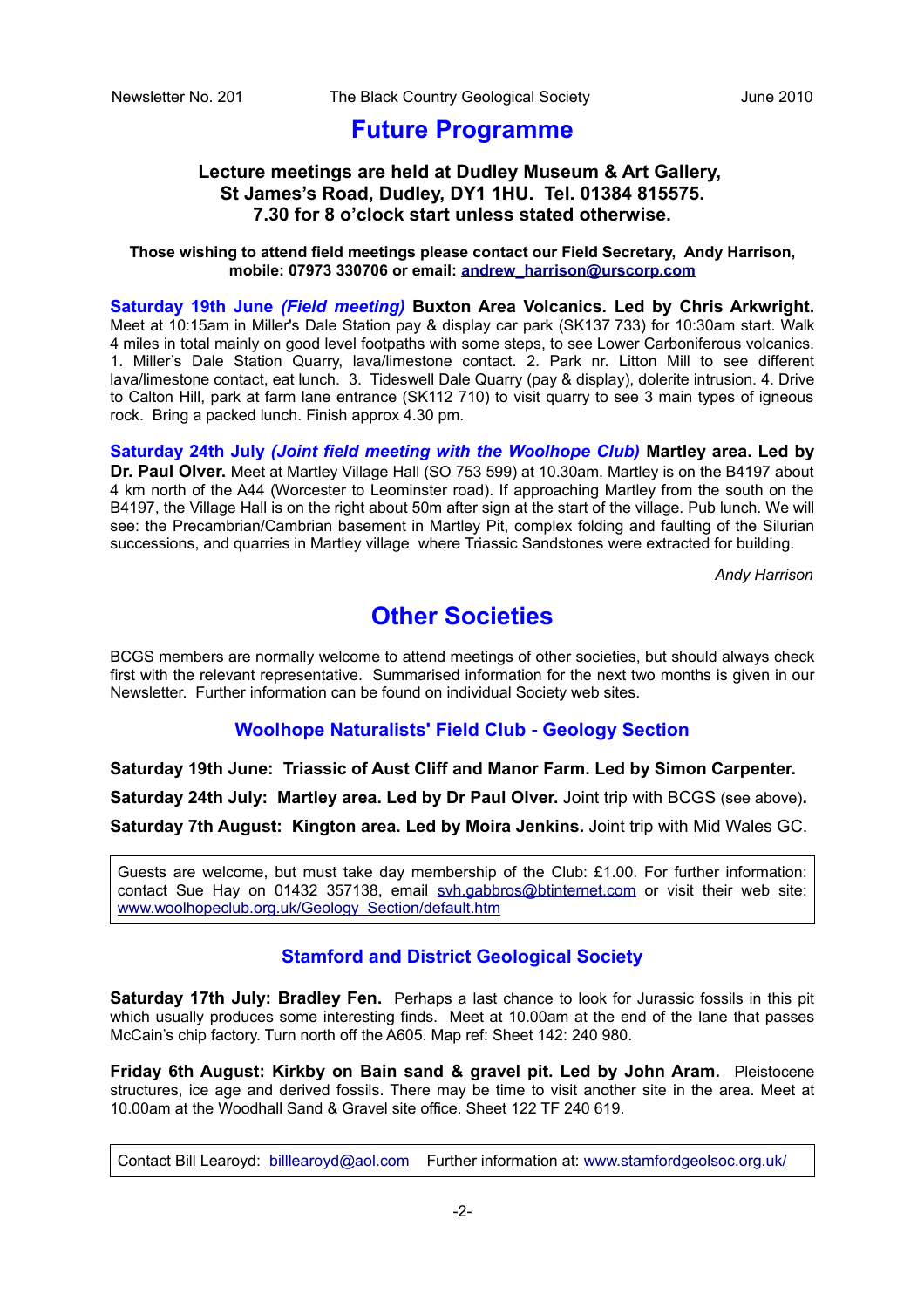#### **Shropshire Geological Society**

**Monday 21st June: Rockhop meeting, commencing 18.30pm. Lee Brockhurst and Marchamley. Led by Chris Rayner.** Walking (one mile). Booking to reserve a place and obtain joining instructions from Frank Hay, preferably by email: [frankhay@waitrose.com;](mailto:frankhay@waitrose.com) tel: 01694 724 723.

**Wednesday 23rd June (evening meeting): The Quaternary of Wenlock Edge. Led by Andrew Jenkinson.** To look at Quaternary glacial (not Silurian!) features exposed in various quarries (Tel. 01743 850 773 or mobile 07986 558 683 to reserve a place).

**Saturday 10th July (all day meeting): Brymbo Fossil Forest. Led by Dr. Jacqui Malpas** (Geodiversity Officer, Clwydian Range AOB). Numbers limited to 20: booking to reserve a place and obtain joining instructions from Keith Hotchkiss by email: [kah22@btinternet.com;](mailto:kah22@btinternet.com) tel: 01694 723 130).

**Monday 19th July: Rockhop meeting, commencing 18.30pm: All Stretton (Batch Volcanics). Led by Keith Hotchkiss.** Walking (two miles); Booking to reserve a place and obtain joining instructions from Keith Hotchkiss by email: [kah22@btinternet.com;](mailto:kah22@btinternet.com) telephone: 01694 723 130)

Anyone wishing to attend should telephone the meeting co-ordinator at least 48 hours in advance. A nominal charge is levied for non-members. The Rockhops are primarily intended for beginners. Arrive 15 mins before the start of field trips for admin. Further info at: [www.shropshiregeology.org.uk/](http://www.shropshiregeology.org.uk/)

## **Mid Wales Geology Club**

**Wednesday 16th June: Dealing with the environmental legacy of Metal Mining in Wales. Speaker: Dr. Bill Perkins** from Aberystwyth University.

**Sunday 27th June: Visit to the Cambrian rocks at Llwyngwril.** Meet at 11.30am. We meet at the lay-by on the left side of the A493 just beyond the end of the 30mph limit north of the village.

**Wednesday 28th July: Evening field trip to quarry in Wenlock turbidites.**

Meetings are held at Plas Dolerw, Milford Road, Newtown, Montgomeryshire, SY16 2EH. Meet at 7.15 for 7.30pm. Further details: Ed. newsletter & Hon Sec: Tony Thorp: Tel. 01686 624820 and 622517 [jathorp@uku.co.uk](mailto:jathorp@uku.co.uk) Web site: [www.mwgeology.uku.co.uk/](http://www.mwgeology.uku.co.uk/)

### **Warwickshire Geological Conservation Group**

**Saturday 12th & Sunday 13th June: Hamps & Manifold Valleys, Staffs. Led by Dr Patrick Cossey,** Staffordshire University. See:<http://srigs.staffs-ecology.org.uk/Sites/SSSI/HampsManifold/index.html>

**Wednesday 21st July - 6.30pm: Building stones of Atherstone. Led by Hugh Jones & Alan Cook.** Including a visit to Baxterley Quarry (Carboniferous sandstone). Meet at "The Plough"

as approaches to Rock Mill are private areas.

pub car park adjacent to Mancetter Church (SP 3206 9676) **Wednesday 18th August - 6.30pm: Rock Mill & Coton End Quarries. Led by John Crossling & Ian Fenwick.** Meet SP 3016 6613 (Rock Mill Lane) - Please park in adjacent streets

If you wish to attend contact Ian Fenwick [swift@ianfenwick.f2s.com](mailto:swift@ianfenwick.f2s.com) or 01926-512531.The WGCG mobile phone (0752 7204184) available on the day from 11.00. There is a charge of £2.00 for nonmembers. For further information visit:<http://www.wgcg.co.uk/>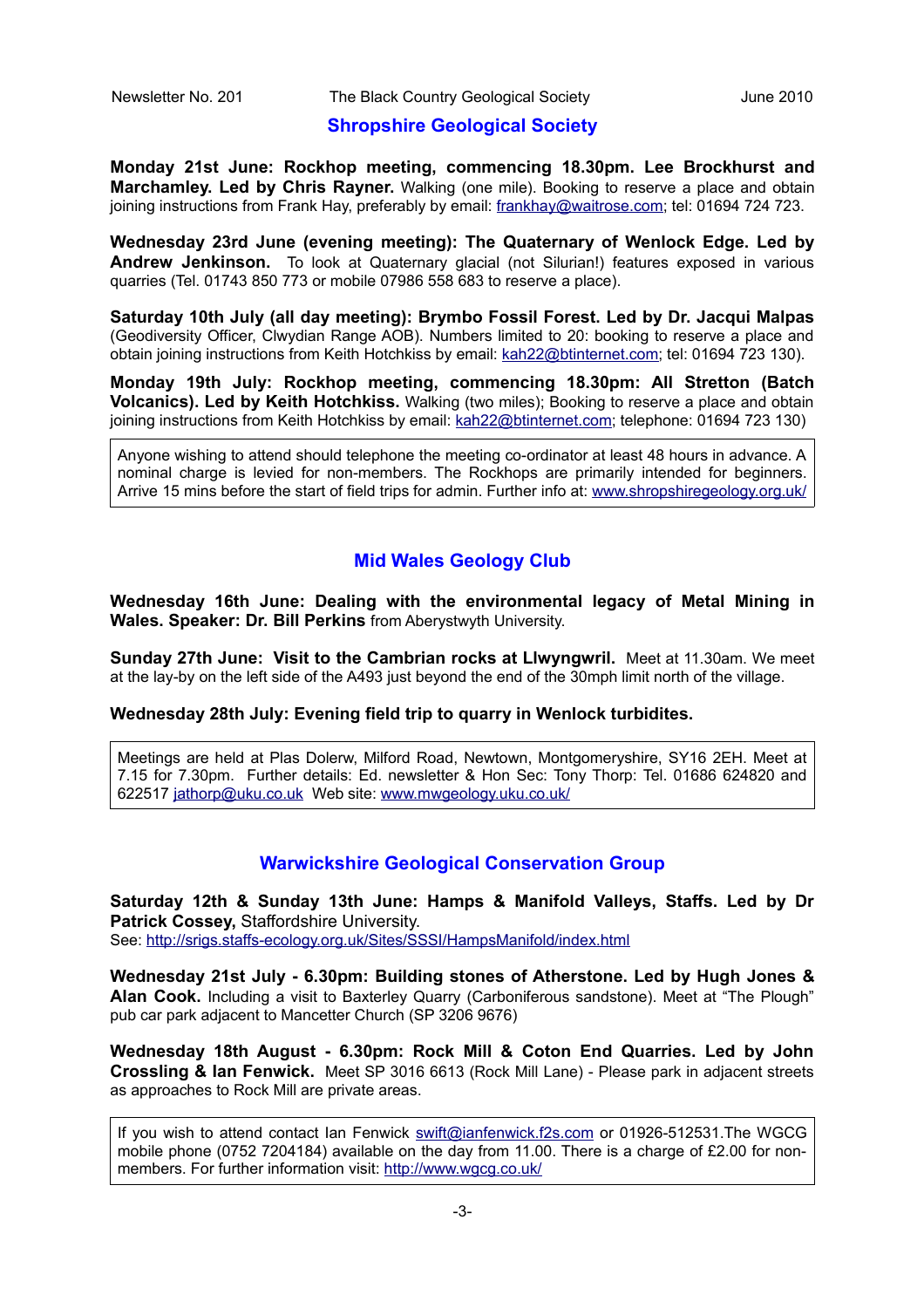## **Editorial**

## **Geoconservation Opportunities for BCGS Members**

When an enthusiastic group of geologists founded the BCGS in 1975 it was with a very clear vision that the Society should play an active role in geoconservation. To quote from a report of the inaugural meeting in Newsletter No. 1: *"Dr. Oliver... stressed the importance of conservation and the important role that the Society could play. Mr. Cutler then followed Dr. Oliver by reiterating the importance of conservation and also the desirability of recording data of new and/or temporary exposures."* Our own web site states that *"the Society set out to raise the profile of geological awareness in the West Midlands and to document and conserve the geological sites."*

Geoconservation in the Black Country has made huge strides since these early days, with numerous sites designated as RIGS (Regionally Important Geological Sites), the production of several local geology leaflets, the on-going work at the Wren's Nest, and the creation of the Black Country Geodiversity Partnership: [http://www.geowestmidlands.org.uk/wiki/index.php5?title=Main\\_Page.](http://www.geowestmidlands.org.uk/wiki/index.php5?title=Main_Page)

Much of this progress has been made with passing reference to the Black Country Geological Society, but sadly, in recent years, with little involvement from its core membership. There is nothing quite like getting your hands dirty on site to sharpen personal interest and understanding, and to provide the satisfaction of knowing that you've made some small contribution to the cause of geoconservation.

Nature will take its course, and the sites that have been recorded and cleared over the years will inevitably become overgrown and inaccessible if they are not constantly maintained. This is an aspect of the Society's original purpose which I would very much like to see re-established. This can only happen with the willingness and enthusiasm of sufficient numbers from our membership.

Below are details provided by Alan Cutler and Andy Harrison of two opportunities to become involved. The request for volunteers for the Wren's Nest work has appeared in the last 2 Newsletters, but Andy has so far had no response. A good response from members for these projects may just be the start of greater things to come. It's an opportunity for us to meet in a local context, get involved - and you never know, it might even be fun! Although exact dates are not yet known for these projects, it would be helpful to know how many people are willing, in principle, to become involved. A 'yes' at this stage will not be an irrevocable commitment! So please give it some thought and get in touch with Andy (details below) as soon as possible. More information will be sent as soon as it is available. ■

*Julie Schroder*

## **Volunteers Please!**

#### **Moorcroft Wood Local Nature Reserve**

There is an opportunity for voluntary work at Moorcroft Wood Nature Reserve, Moxley, near Walsall. The site is shown on the map in the Walsall 'Scorching Deserts ' leaflet. Details of work have yet to be confirmed but are likely to be biodiversity orientated with a geodiversity angle. The site is part of the Black Country Living Landscapes Project. There is geological interest in the form of the magnificent slag. The site is on the edge of Moxley Channel (glacial).

#### **Wren's Nest**

The Wren's Nest wardens are seeking volunteers to help with maintenance work from late October onwards. The work would involve scrub clearance from rock faces and possibly hedge laying in January 2011. It will involve 3 weekdays in October, November and January.

If you think you can spare time for either of these projects please contact Andy Harrison and state likely availability (weekdays and/or weekends), mob: 07973 330706 or email: [andrew\\_harrison@urscorp.com](mailto:andrew_harrison@urscorp.com)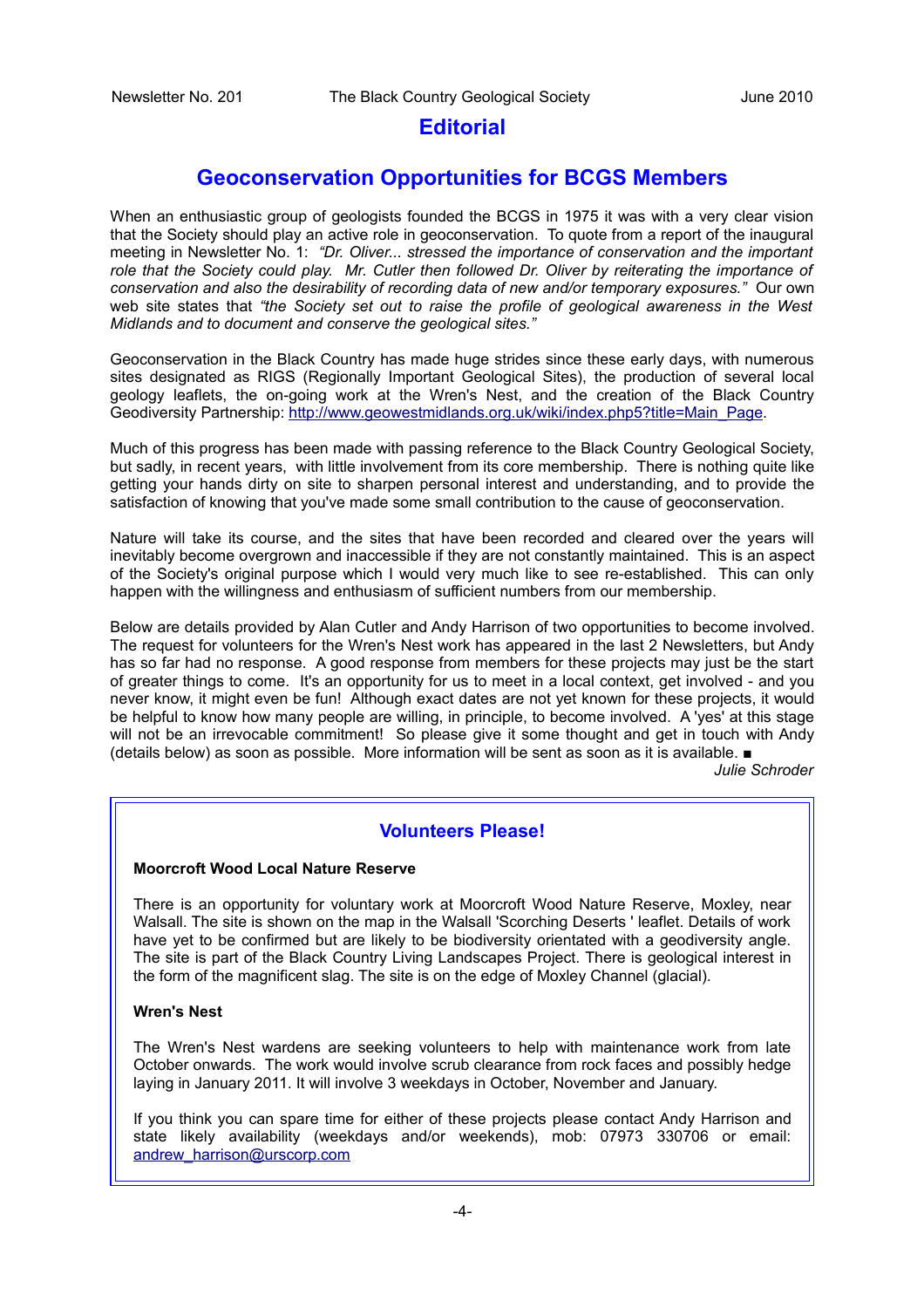## **The Dudley Bug**

## **Welcome**

Hi, welcome to June's issue of "The Dudley Bug". In this issue we are hoping to shed some new light on the Silurian at the Wrens Nest following recent research at Dudley Museum. As many of you know, we have been working at Dudley museum and others in the borough on the geological collections. We have also undertaken fieldwork and lab work looking at the macro and microfossils of the Wenlock Limestone. This work has revealed some interesting results that we hope to share with you in this edition.

*Alison and Chris*

## **Wrens Nest – New Discoveries Unravelled**

## **Macrofossils**

During April, we visited the Wrens Nest to see what were the most common fossils found in various locations. The two locations which were chosen were the Much Wenlock Limestone Formation, Nodular Member and the older Coalbrookdale Formation. After a short period of collecting we returned



to the museum where we laid the fossils out in rows of the same species. What we found was rather interesting.

Firstly, *Atrypa reticularis* was the most common brachiopod at both locations, suggesting that this was the most successful species throughout the Wenlock Epoch. There were significant differences between the *Atrypa* brachiopods from the older Coalbrookdale Formation and the younger, shallow marine Much Wenlock Limestone Formation. The Coalbrookdale Formation is associated with deep marine conditions as the sediment is a lime mud,

deposited in low energy

conditions. In this environment the brachiopods were larger and had wings on their shells, possibly to spread their weight on the surface of the soft sediments, whilst in the Much Wenlock Limestone Formation, the *Atrypa* brachiopods were much smaller in size due to living in the shallow reef mound conditions. The photo opposite displays the size and shape variations between the *Atrypa* species due to environmental pressures (Coalbrookdale Formation on the left). The ages between these brachiopods could be around 3 million years, so could this be evidence of evolution within this species?





This pattern is also apparent when the *Eospirifer sp.* brachiopods are studied. The Coalbrookdale specimens are considerably larger than the Nodular Member specimens. This can be seen in the opposite photo with the Coalbrookdale Formation specimen on the right. Further differences noted the lack of tabulate (colonial) corals in the deeper Coalbrookdale Formation, which are so abundant in the shallower reef mound environment. ►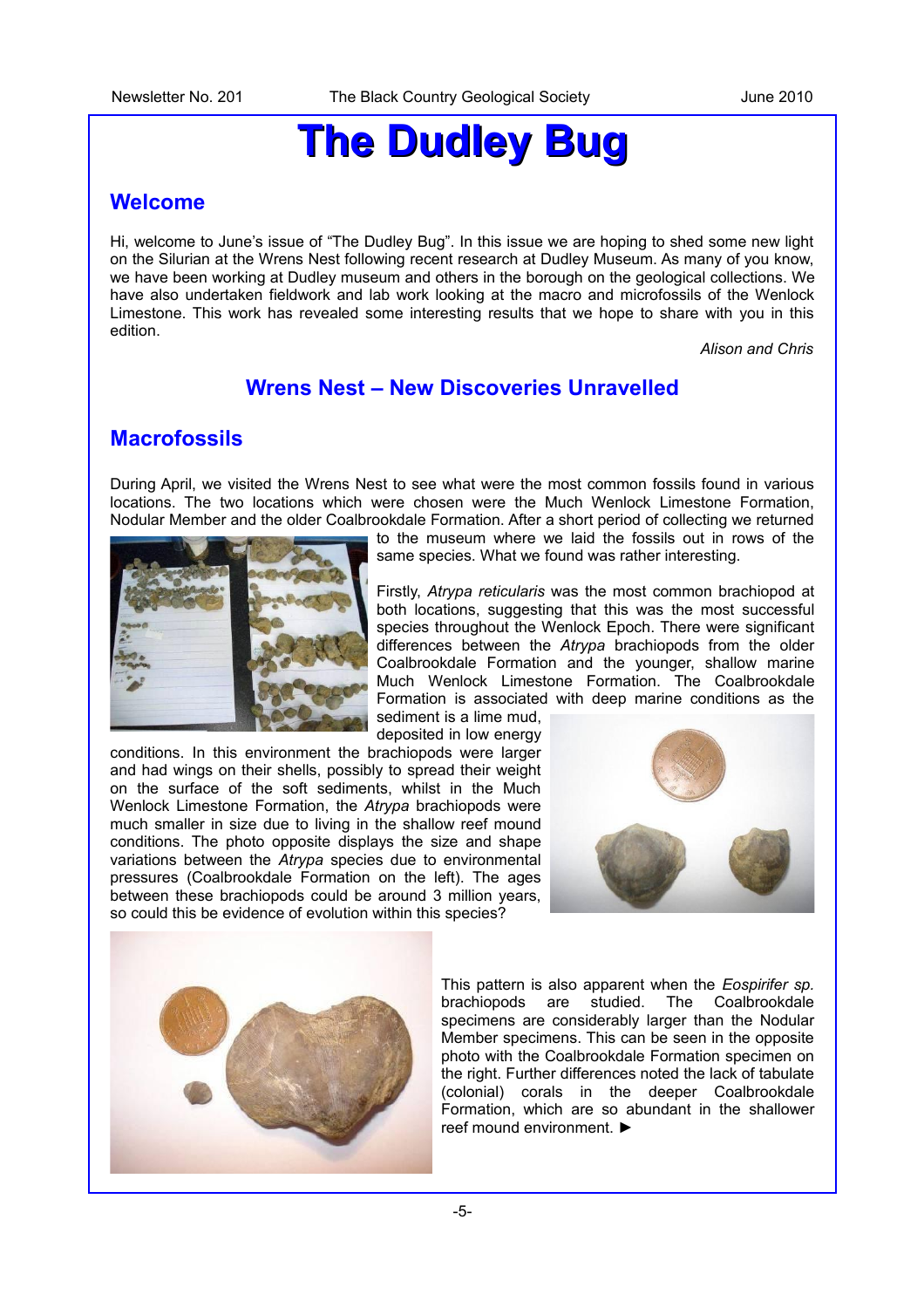#### **Microfossils**

Last summer a number of different research opportunites arose at Dudley Museum. They began last spring when Graham Worton spent a few days down the Step Shaft Mine collecting samples of the stratigraphy every 25cm. This included limestones, clays and bentonites (rotted down volcanic ash). But that was only the beginning. The summer saw the development of the museum's new Geoteam who spent hour after hour processing samples. This process involved sieving the

bentonite samples into separate fractions, leaving them to dry and then methodically picking through each one with a paintbrush under the microscope. To begin with this was difficult but once we got our eyes in we were about to discover some very interesting things.

In July, I (Chris) was picking through a sample when I came across something I had never seen before. I got quite excited and called Graham up to have a look. who too got very excited! But what had we found? Neither of us had seen anyhing like it before. After a little more research we have discovered a new species of microfossil. This was a jaw-like object measuring around a tenth of a millimetre



(106μm). This has since been taken to the University of Birmingham, to Professor Paul Smith. Paul Smith was unable to identify the specimen, indicating that this is completely new to science with very little literature available on it. The fossil has subsequently been found to be a new species of Scolecodont. This specimen belongs to a segmented worm (similar to present day ragworms) that lived in the sediment, and was equiped with claws and jaws to process its prey. In bentonite layers other new specimens have been found by Graham Worton which are claw-like pincers with around 3 million years between them (evidence for evolution?).

As well as microfossils, zircon crystals which measure up to 2mm in length have been found within the bentonites. These are used for dating and have been sent off to a lab for testing. This will give the first precise international stratigraphic date for the Wenlock - Ludlow Series, which will be based at the Wrens Nest. Due to their large size, we know that the volcano producing the ash that formed the bentonites wasn't far from the Wrens Nest. Research indicates that the volcano was at Cheltenham (information found by Graham Worton).

Other treasures unique to Dudley which were also found down the Step Shaft, are dog-tooth spar calcite stalactites and hair-like calcite tube stalagmites <1mm thick. Both are not known anywhere else in the world at present. So as you can see this is a very exciting time for the Geology at the Wrens Nest! We would like to thank Graham Worton for his guidance and work on the samples. ■

## **Photo frenzy!**

This summer we are launching 'The Dudley Bug' photographic competition. The aim is to involve as many members as possible and to see geological environments as an art form as well as a piece of interesting Earth history. This is open to anyone with a camera, whether it is a compact or something more professional, plus it's open to all abilities. The subject of the photo can be anything geology related.

The rules are:

- The photo must have been taken after the 1st June 2010.
- The photo must have been taken in the UK.
- Entries are limited to two images per person.
- No computer editing is permitted, other than cropping the images or for black and white.
- Judging will be by the front of house staff at Dudley Museum and Art Gallery.

The images will be on display at the first indoor meeting in September, and prizes will be awarded for the top three photos.

Please send your entries to [thedudleybug@hotmail.co.uk](mailto:thedudleybug@hotmail.co.uk) by Monday 13th September 2010 stating your name, photo title, where and when it was taken. Alternatively hand in at the museum desk if in hard copy. **GOOD LUCK!**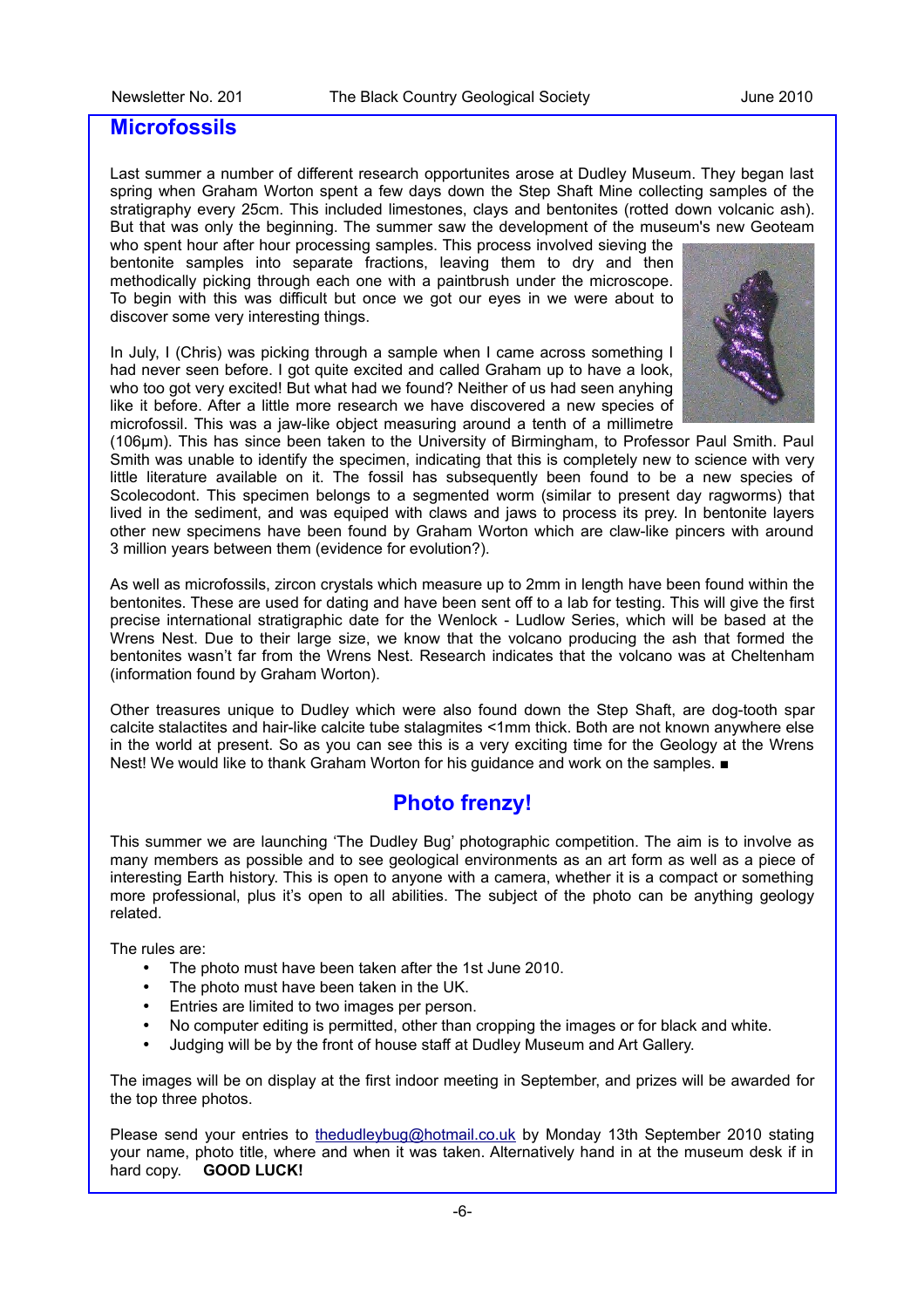## **Field Meeting Reports**

**Sunday 21st March:** Field Visit to **Wolverhampton.** Permo/triassic features and Glacial Erratics. Leader: Graham Worton, Dudley Museum & Art Gallery, BCGS.

Twenty five BCGS members met in Wolverhampton's West Park for this field trip centred around two key elements of local geology and their influence on local residents. Starting at the centre of the park,

Graham and Mike Williams provided a potted history. West Park, once described as a 'treeless swamp', became a racecourse in the 1860's when coal production was at its height and living conditions were relatively poor. By 1879 it had fallen into disuse. The Park layout seen today was the winner of a competition called for by Public Health movements of the time and it officially opened on 16th June 1881 with an exhibition, similar to the 1851 Great Exhibition of London. A second exhibition followed in 1884 and both aimed to show off late 19th Century scientific and technological innovations. Both were large enough to spread into neighbouring East Park and also included a fully catalogued geological gallery.



*West Park at the start of the field trip*

Several large granite, gneiss, conglomerate and felsite boulders, (recorded as part of the BCGS 'Boulderdash' study), survive today as a legacy to the 1881 exhibition. Letters dated from approximately 1879 show that the boulders were enthusiastically donated by local people from across the Black Country. Graham pointed out that not only do these boulders hint at Victorian interest in



*Glacial erratic with 1881 plaque*

geology, but also the good natured attitude of local people for whom they were important: they told a story, which on some boulders was recorded on a bronze plaque. Other Park features illustrating the connection between local people and geology include: a sculptured seat covered in pottery tiles made by local school children whose imagination was caught by ammonites and dinosaurs; a ring of Staffordshire Blue Bricks, and some Carboniferous limestone pavement complete with grykes. There is also a bridge made of Keuper sandstone imported from Codsall. The sculptured seat acts as a reminder of the Jurassic strata that once overlay this area and have since been eroded away.

For geologists these features tell a different story in terms of their formation, origins and history. During the last Ice Age approximately 17,000 years ago, glaciers are believed to have carried the glacial boulders to the Black Country from as far away as Ennerdale and Eskdale in the Lake District, and from Scotland. Wolverhampton is believed to have been at the southern limit of glacial advance at this time. Glacial till was deposited here by the retreating glaciers around 13,000 years ago, which accounts for the early 'treeless swamp' description of the Park. Turritellid gastropod shells have been found in the glacial till indicating that the ice sheets' progress south

indirectly passed through the Irish Sea and dredged up seabed material along the way.

West Park and the surrounding landscape form a relatively flat and low lying plain. To the east the land gently rises towards Wolverhampton City Centre which is on a hill, and hence the Saxon name meaning 'Lady Wulfrun's High'. About half a mile to the west, at Tettenhall and Compton, a steep ridge rises approximately 100m and beyond is another flat plain. Along the base of the ridge is the valley of Smestow Brook, a tributary of which originates in West Park. ►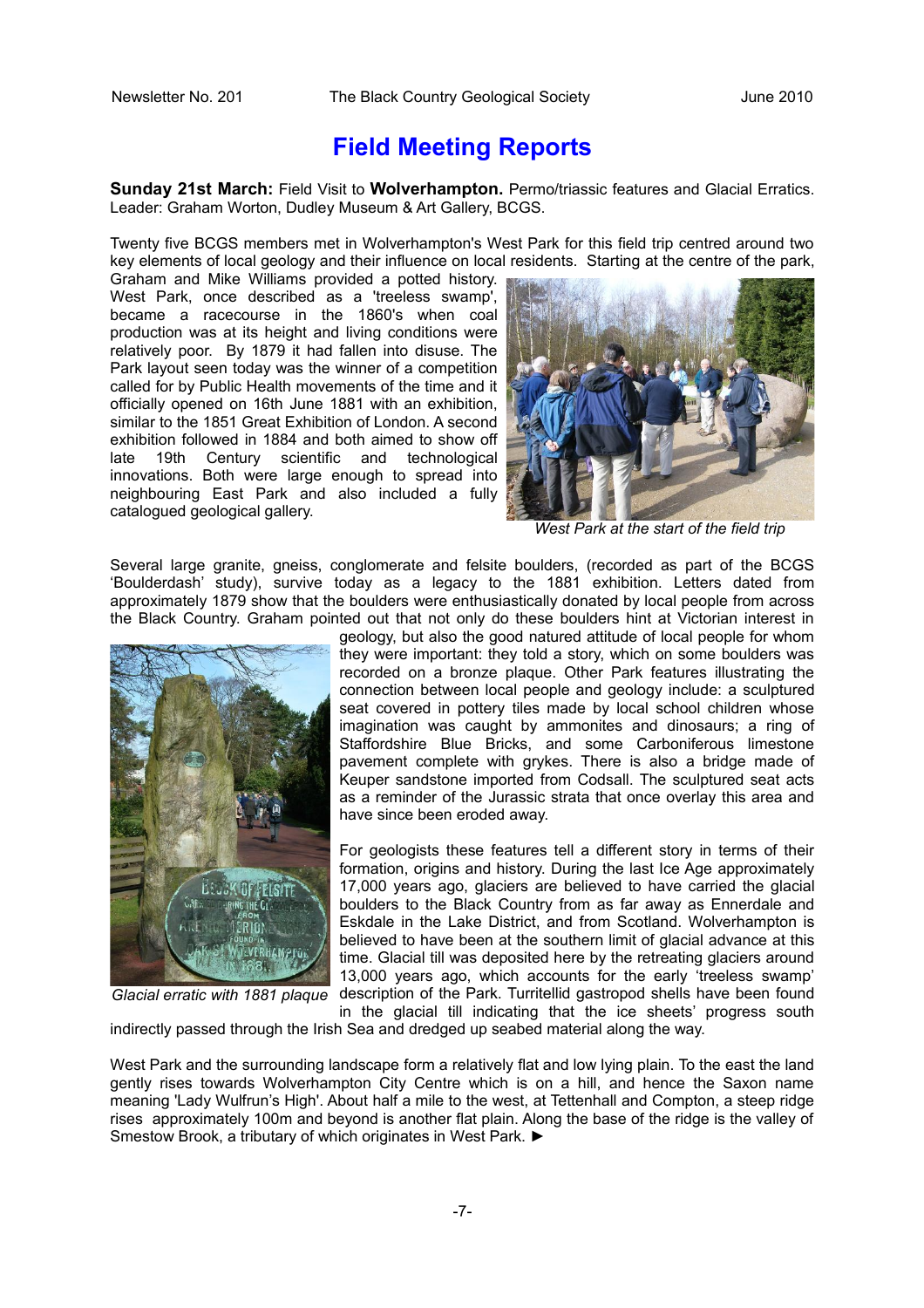Our next stop was 'The Rock' at Tettenhall, where an ivy covered exposure of the Triassic Wildmoor Sandstone Formation occurs (formerly Upper Mottled Sandstone). This forms the north-east to south-west trending ridge, and also underlies West Park. It is red and laminated with pale leached bands. It was deposited under tropical conditions by meandering streams flowing northwards into the Staffordshire Basin, and the leached bands and spots result from iron reduction during diagenesis. The Tettenhall pumping station borehole records the thickness of this Formation as approximately 500 feet (130m). Unconformably overlying this formation is the Bromsgrove Sandstone



*Wildmoor Sandstone in Tettenhall*

Formation (formerly Lower Keuper Sandstone), which forms the top of the ridge and the flat plain to the west beyond. Fewer glacial boulders can be found on this plain since they have been cleared to make way for nice level leisure/sports facilities, and for use in walls and as boundary markers. The BGS map covering the area shows that this sandstone ridge and the plain continue westwards until they meet the Severn Valley at Bridgnorth. The Triassic formations are also shown to dip westwards forming a large basin, which is cut by several faults.

Approximately one mile east of Wolverhampton the Triassic sandstones give way to Carboniferous Coal Measures. Separating the two is the Western Boundary Fault, which has downthrown the Triassic strata by some 600m. Compressional tectonic forces at the end of the Carboniferous resulted in gentle uplift of the landscape coupled with sagging of the crust. In Permo-Triassic times these forces became extensional causing the crust to be pulled apart. This led to faulting and dropping of the landscape.

Much of the ridge towards Wightwick has been quarried and small quarries were observed elsewhere along its length from Tettenhall. The nature of the Wildmoor Sandstone Formation meant that it was ideal to use as moulding sand in iron smelting and it was also quarried for building purposes. Unlike the underlying Bridgnorth Sandstone Formation (formerly the Lower Mottled Sandstone) found in other parts of the Black Country, the Wildmoor Sandstone was too impure to be used in glass manufacturing.

Before leaving the The Rock, Mike Williams spoke about how artists in the past have been inspired to paint pictures that include The Rock and views of the Black Country from it. Many such paintings can be seen in the Wolverhampton Art Gallery.



*Kerb with ripple marks*

Next we stopped at the Spar car park in Compton for a walk up Holloway Hill and a further look at how geology affects local character. Ascending Holloway Hill we saw houses built within former quarries, boundary walls constructed of Wildmoor Sandstone and blast furnace slag, a felsite erratic built into the pavement, and a kerb stone of Wildmoor Sandstone with ripple marks acting as a reminder of its fluvial origins. At the top of the Hill we stood next to a wall made from a multi-coloured assortment of

sandstones from various sources including red calcareous conglomerate of the Enville Formation, yellow Tickshall Sandstone from Stafford (also used in the clock tower on Tettenhall Green), and the Wildmoor Sandstone. Beyond the top of

Holloway Hill the houses were newer, built of brick and the underlying strata changed to Bromsgrove Sandstone Formation. With a final look down Holloway Hill out over the Smestow Valley to the Rowley Hills beyond, Graham gave a summary of what we had seen, the geological sequence of events and the influence of the local geology on the local population. ►

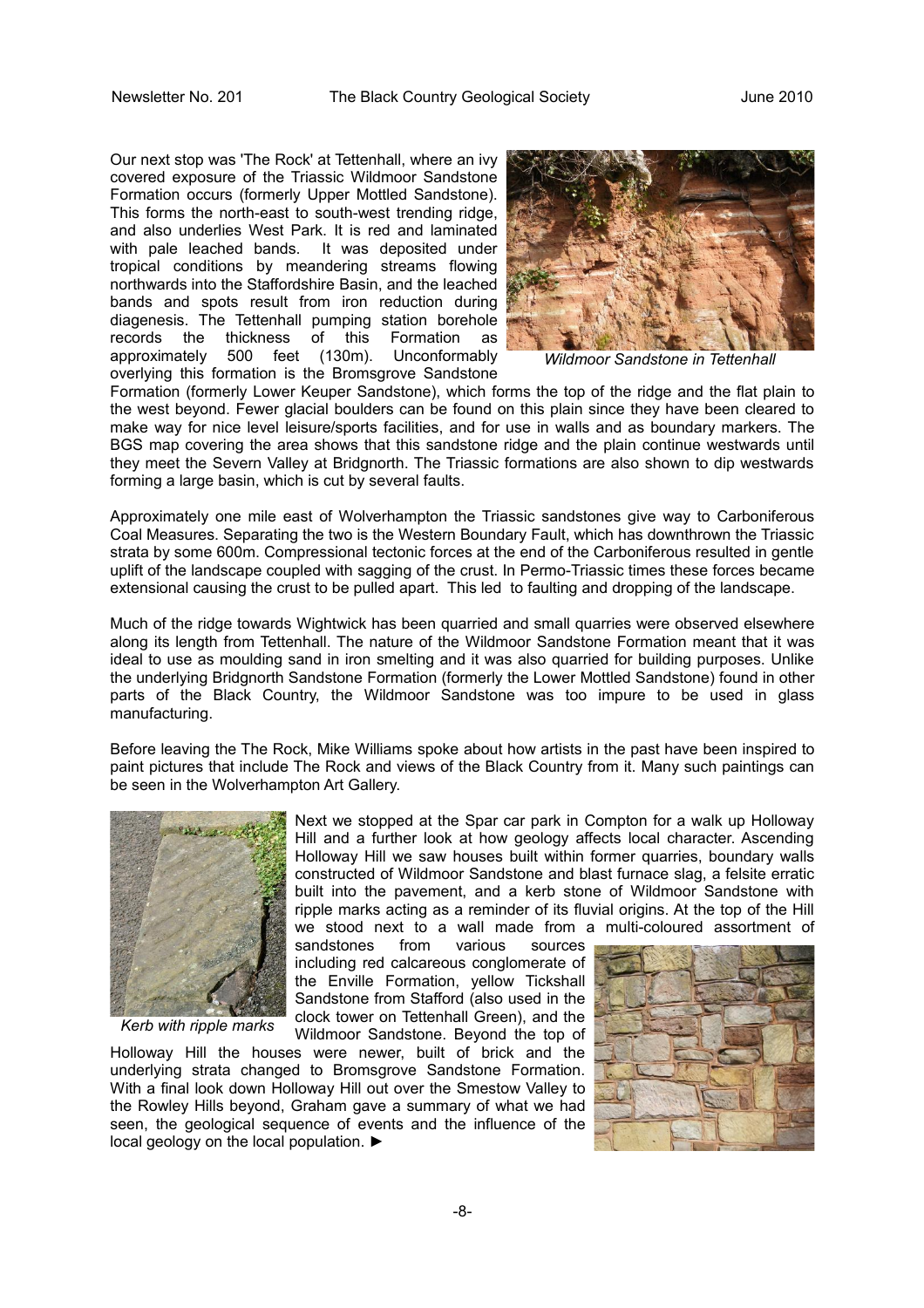

*Boulders at Wightwick Manor*

Newsletter No. 201 The Black Country Geological Society June 2010

Our final stop was a walk up Wightwick Bank where we hoped to see the boundary between the Wildmoor Sandstone Formation and the Bromsgrove Sandstone. Unfortunately it was obscured by a wall and thick vegetation. In the grounds of Wightwick Manor, which is on the Bromsgrove Sandstone, we saw several glacial boulders of various lithologies from the Lake District and Scotland laid out in a line and each with its own plaque.

I would like to thank Graham and Mike for a very interesting day out. ■

*Andy Harrison*

**Saturday 27th March:** Field visit to **Lilleshall Village**, Shropshire. Leader: David C. Smith, Shropshire Geological Society.

We met at 11:00am at Lilleshall village church. The village is approximately 2km north east of Telford, and is dominated by Monument Hill, 132m sticking up island-like above the surrounding landscape. The geology underlying the village and surrounding area is complex, comprising Pre-Cambrian, Cambrian, Lower Carboniferous and Permian age strata associated with structures across Shropshire. From the village church, we drove to the village Hall from where we undertook a circular walk up over Monument Hill and to the northern parts of the village before returning to the village Hall. David's experience in geological mapping and exploration has been instrumental in deciphering the village geology, which has had much influence on the local villagers.

#### **Pre-Cambrian Rocks**

We encountered Pre-Cambrian rocks behind the village hall and on Monument Hill. They comprised purple, pink and orange rhyolite tuffs and breccias associated with the Uriconian Volcanics (Eastern Uriconian Group), for which Lilleshall is apparently the type area. The Group forms a series of hog backed hills, or inliers, along the line of the Church Stretton Fault, and include Ragleth Hill, the Lawley, Caer Caradoc, the Wrekin and Ercall Hill at the northern end of the Coalbrookdale Coalfield. At the base of Monument Hill these rocks comprise grey shales with flattened lapilli, and become purple, pink and orange massively bedded fine grained rocks containing



numerous clasts further up the Hill. They are indicative of an ash fall deposit in either open air or a marine setting.



*The Wrekin from Monument Hill*

The summit of Monument Hill afforded a good view of the surrounding area with the Wrekin to the south, Breidden and Berwyn Hills to the west, and the Preece inlier, of Jurassic age, to the north-west. The surrounding landscape to the west is generally underlain by Permian age rocks and to the north, east and south by rocks of Cambrian and Carboniferous age. Much of these strata are also overlain by various glacial, alluvial and head superficial deposits. Several small infilled quarries pockmark the base of Monument Hill, hinting at a legacy of quarrying that once went on here.

#### **Cambrian Strata**

At the Village church David showed us several examples of dull grey and green roughly cleaved, steeply dipping sandstone underlying the church. The BGS Regional Guide describes these rocks as unfossiliferous, glauconitic and quartzitic sandstone. According to David these rocks are now accepted as Comley Sandstone of Lower Cambrian age, and they sit unconformably on the Pre-Cambrian strata. Monument Hill is surrounded by Comley Sandstone to the east, south and west and a small faulted area of Upper Cambrian Dolgelly Beds is situated south-west of the Hill. ►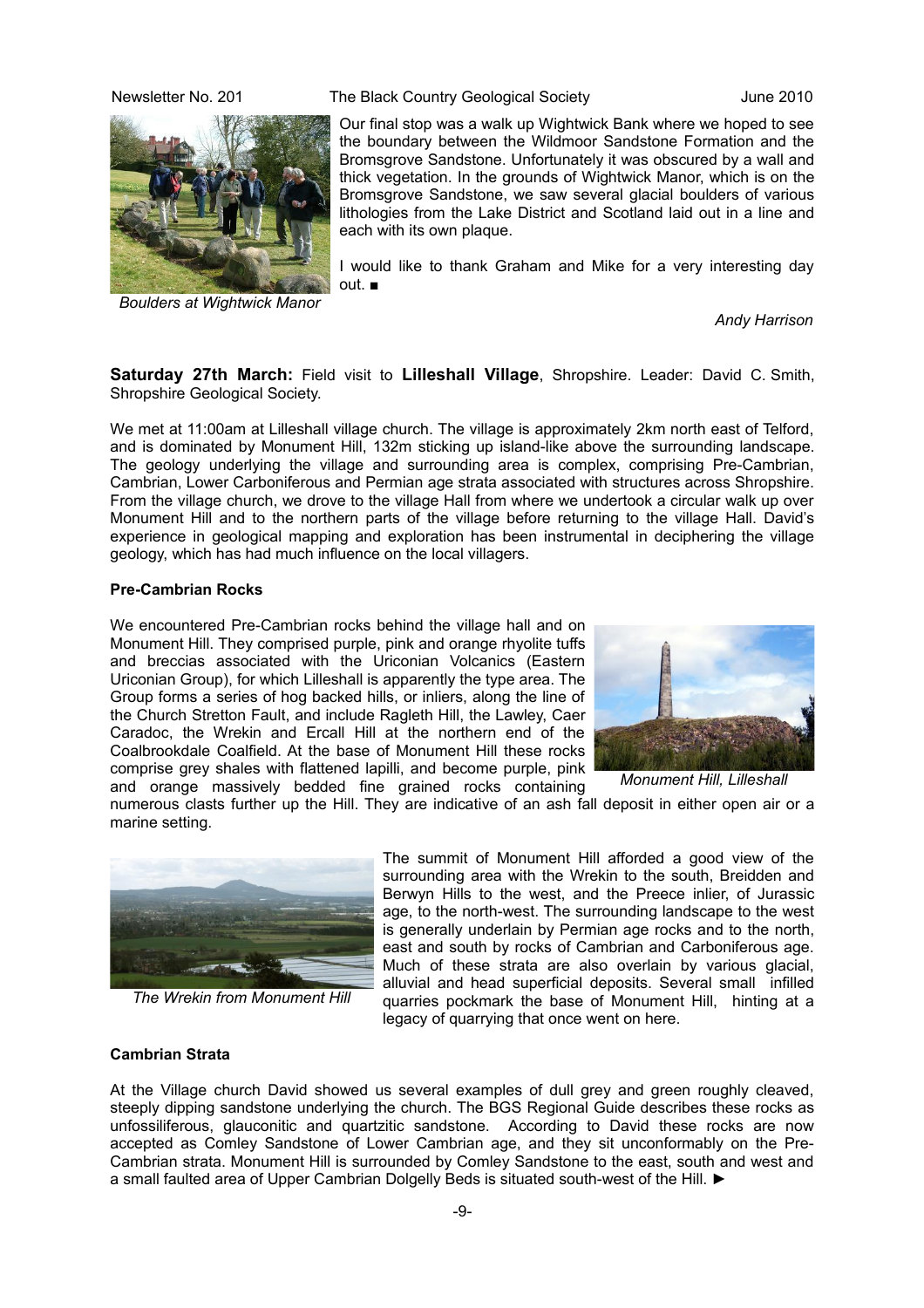The Lower Cambrian rocks are associated with deposition in shallow coastal waters, following a marine transgression in the region over a land surface of compacted, folded and denuded Pre-Cambrian rocks. By Middle and Upper Cambrian times slow subsidence of the area led to low energy shale and mudstone accumulation, and occasional sandy layers hint at wave action or tidal scour.

#### **Carboniferous & Permian Strata**

Lower Carboniferous Limestone occurs as a narrow faulted strip to the north-east of Lilleshall and along the western side of the Coalbrookdale Coalfield. This stratum is around 85m thick at Lilleshall and rests unconformably on the Lower Cambrian Comley Sandstone strata. The sequence ranges in age from Lower to Upper Dinantian, is very condensed, and overlain unconformably by Lower Coal Measures strata.

The lower parts of this sequence comprise interbedded grey sandstones and limestones, overlain by grey and red shales and thin fossiliferous limestones containing brachiopods and corals. The overlying upper part of the sequence comprises fossiliferous nodular limestones, red calcareous sandstone and red and black limestones and shales. The sequence is associated with deposition under shallow tropical marine conditions, possibly lagoonal, on a shallow shelf bordering a landmass known as St. George's Land. This landmass dominated the Central England area at that time. David believes that the shale and sandstone present are indicative of periodic catastrophic deposition of sediment, broken coral and volcanic debris onto the shallow shelf. The cause of this was possibly from tsunamis triggered by debris slumps on the slopes of the Staffordshire Basin to the east.

In the northern part of the village road names like 'Limekiln Lane', and house names like 'Quarry Lodge' and 'Rock House,' hint at the former quarrying industry in Lilleshall. The Lower Carboniferous Limestone was extensively quarried on the village outskirts up until about 1900 for use as flux in iron smelting. Most quarries have long been backfilled and developed into recreational or housing areas. Canal and rail links served the Village, exporting limestone and importing various goods. We entered one overgrown quarry and saw the remains of lime kilns and quarry workings where the limestone had been extracted in long drawn out trenches, close to surface, similar to those at Dudley's Wren's Nest. Fresh surfaces of broken-open nodules revealed very pure and crystalline limestone containing thecal pellets, platelets and Productid brachiopods. Leaving the quarry we were invited for a cup of tea by the owners of Quarry Lodge. They asked us to identify some rock and fossil specimens, and told us about the old mines and quarries that had played an important role in the lives of local villagers.

Our final stop was a house within an old small quarry built by the owners of Quarry Lodge. The current owner has a collection of many stones, including glacial erratics from the surrounding area. One end of the garden had been cleared by David to reveal an outcrop of Lower Coal Measures, which lie unconformably on the Lower Carboniferous Limestones. This exposure comprised grey, yellow-brown, white and red thinly laminated shales and interbedded sandstones showing synformal and antiformal structures possibly resulting from fluvial activity.

Walking back towards Monument Hill we crossed low lying ground underlain by the Permian Bridgnorth Sandstone. Other Permian rocks around Lilleshall include the Kidderminster Conglomerate Formation to the north-west of Monument Hill. It is less than 10m thick and rests on Keele Beds.

#### **Oddities**

The village church and churchyard contain a variety of multi-coloured sandstones within their walls including the Kidderminster Formation and a pale grey sandstone of unknown origin held together by barytes cement. The same, or a similar, sandstone was later encountered in the rockery of a house in the northern part of the village. Here the barytes, originally thought to be coral colonies*,* form rounded nodules of radial crystals, cementing the sandstone together. David believes their age to be either Upper Cambrian or the base of the Carboniferous. Boulders of this sandstone were also seen in other parts of the village. David has discovered that the



monument on the summit of Monument Hill originates from a quarry to the south of the village. ► *Radial Baryte Mineralisation*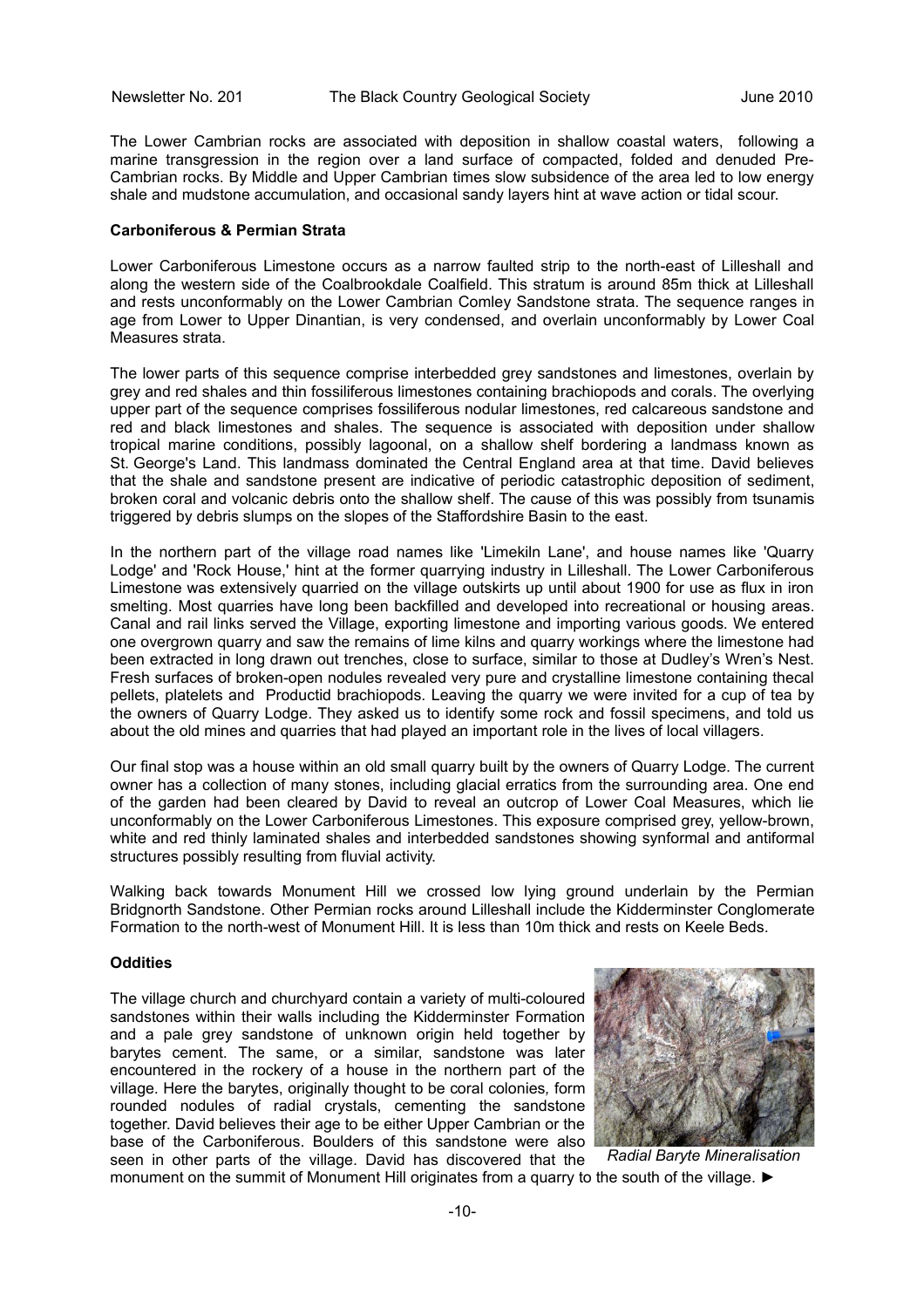I would like to thank David for a very interesting field visit and hope that we can do more with the Shropshire Geological Society in the future. More information on the geology of Lilleshall can be found in the BGS guide for Central England, and in 'Geology of Shropshire' by Peter Toghill. ■

*Andy Harrison*

## **Snowball Earth 1 - the case for**

Worldwide Precambrian tillites have been recognised for some time. The closest to us is the Port Askaig Tillite in the Dalradian. Many contain striated boulders; the Smalfjord diamictite in northern Norway rests upon a striated pavement. The term diamictite is now generally used for tillites and rocks with a similar lithology. As geological knowledge and geophysical and geochemical applications have developed and been applied to these deposits, it has given rise to the idea that our planet was once completely covered by ice; hence the term 'snowball Earth'.

As palaeomagnetic data was applied to these regions, and as a picture of the distribution of the continental masses was built up, it was becoming evident that these deposits were mostly formed in

tropical regions close to the equator. They are of similar age, in the Neoproterozoic, which is the last period before the start of the Cambrian. A picture emerges of a large continent, Rodinia, straddling the equator and as it broke up by rifting, these glacial deposits are found. There is no dispute that there was a severe Neoproterozoic glaciation, but worldwide? Surely that is impossible?

There are explanations as to how this may come about, and they are to do with  $CO<sub>2</sub>$  levels and albedo - the reflection of the heat of the sun back into space by the surface of the Earth. It is suggested that if a severe glaciation covered half of the Earth's surface with snow and ice, the albedo of this surface, (ice and snow reflect 90% of the sun's heat), would lead to a runaway positive feedback loop, i.e. more



snow  $\Rightarrow$  more albedo  $\Rightarrow$  lower temperatures over a wider area  $\Rightarrow$  more snow. There is also the role of carbon dioxide that as a greenhouse gas raises temperatures. It is removed from the atmosphere during the chemical weathering of silicate minerals. During the Quaternary glaciations the bulk of the continental masses were in the cold and temperate latitudes, and once covered in ice, chemical weathering ceased so leaving more  $CO<sub>2</sub>$  in the atmosphere to help counter the lowering of temperatures. If, however, the bulk of the continental masses are in tropical latitudes, in a glaciation, this extraction of  $CO<sub>2</sub>$  by weathering would continue much longer. The Earth could be completely covered by snow and ice and temperatures could drop to -50 $\degree$ C, which is the proposed scenario for snowball Earth.



*\*Boulders dropped by icebergs*

Other evidence brought forward to support the idea is the existence of Banded Iron Formations at this time. These BIFs are formed when the sea water is lacking in oxygen and Ferrous Iron ( $Fe<sup>2+</sup>$ ) is deposited in thick red beds. They were common in the earlier Precambrian before oxygen producing life was developing, but then ceased as the sea became more oxygenated and Ferric Iron (Fe<sup>3+</sup>) dominated. But these BIFs return at the time of snowball Earth. Was the sea becoming deoxygenated again because ice prevented it from reacting with the atmosphere? The BIFs also contain dropstones, large boulders carried by ice and dropped when it melted. There are also pieces of geochemical evidence quoted, notably about the variations in carbon isotopes and the whole package seems to give strong evidence for the idea of a frozen planet. There are questions, such as how did life survive and how did we come out of it? If the theory is correct life did survive even though photosynthesis must have been much impaired. Coming out ►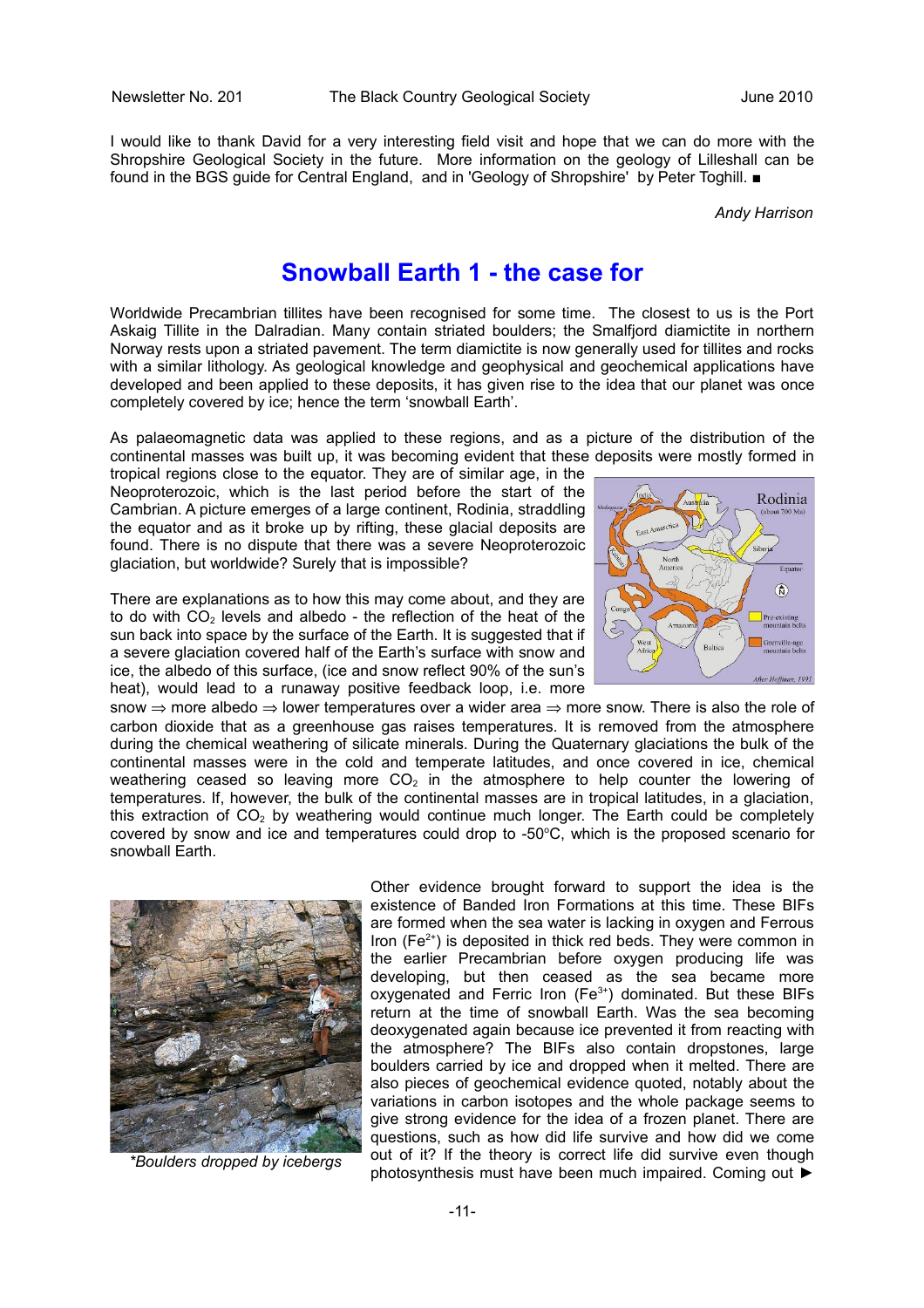Newsletter No. 201 The Black Country Geological Society June 2010

of the big freeze is easier to explain; even snowball Earth would not stop plate tectonics and volcanic activity, and a big volcanic phase would pump carbon dioxide into the atmosphere with no chemical weathering to use it. A huge greenhouse effect and melting could cause rising sea levels, and the evidence for this is that on top of nearly all these Proterozoic diamictites are 'Cap Carbonates'. As CO<sub>2</sub> levels rise alongside temperatures precipitation is produced which would deposit limestones and dolostones into the sea, on top of the now flooded diamictites.

It is all very neat, but as with all paradigm-shifting ideas, it will be attacked by the resident scientific community, whether it be Plate Tectonics or Newtonian Physics. In a future Newsletter I hope to put the case against. ■

*Bill Groves*

\* The illustration shows boulders dropped by icebergs into laminated marine sediment in late Precambrian time, Narachaampspos, Kaokoveld, Namibia. The chief proponent of the Snowball Earth hypothesis, Paul Hoffman, points to the transition to carbonate rocks which indicate the sudden termination of this frigid event. Photograph by courtesy of Prof. Mike Hambrey, Aberystwyth University.

## **The Wednesfield Dolerite: The Last Outcrop**

Look at any solid geology map of the South Staffordshire Coalfield and one cannot miss the fact that the westward extension of the Bentley Faults complex ends with a large exposure of dolerite at Wednesfield.

At the members' evening we had an exposition of the phenomenon of "White Trap" invading the coal measures and local mine records show that this problem was particularly prevalent in pits sunk in close proximity to the Wednesfield dolerite.

Does this dolerite still outcrop today? Reference to the drift geological map shows two small surface exposures, one adjacent to New Cross Hospital in an old cemetery (promising, in view of its obvious use for internment), and the second is apparently at the highest point in the area on the edge of Wednesfield Park. Visits to these two localities proved to be very disappointing. However, rummaging

around in the oldest part of the cemetery yielded specimens of dolerite, as did the old back lane which runs alongside the park, but no actual rock outcrop in situ. So, a little lateral thinking? Could it be that the local canal "the Curly Wyrley", a contour canal built without the use of locks, might provide the elusive exposure along its banks? The canal builders were a canny lot: they could quite possibly have skirted the hard dolerite when building the canal, which takes a sinuous route through the heart of Wednesfield. Therefore a search of the canal bank particularly in late winter when vegetation was at its lowest yielded the following photograph of an exposure on



the far side of the canal in close proximity to the Dog & Partridge pub. It seems to show spheroidal weathering which is common to dolerite exposures so could this be the "last outcrop standing" of the Wednesfield Dolerite? ■

*Mike Williams*

Please send material for the next Newsletter to: [julieschroder@blueyonder.co.uk](mailto:julieschroder@blueyonder.co.uk)

**42 Billesley Lane, Moseley, Birmingham, B13 9QS.**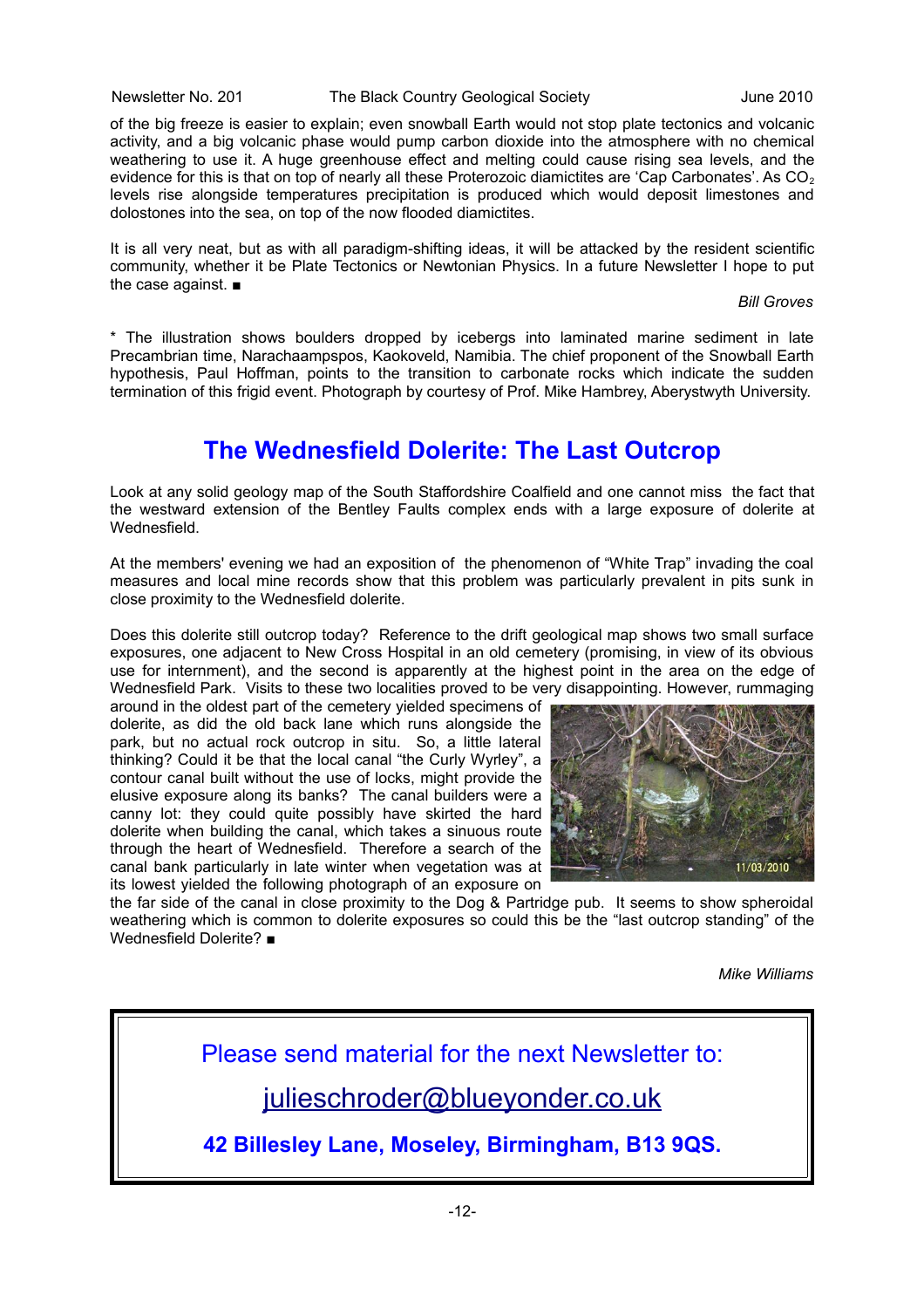## **Geobabble**

The geological word of the last two months is undoubtedly *ASH, v*olcanic ash from the Iceland volcano Eyjafjallajökull which shut all British airports and many in Europe on 15th April. I am writing this on 21st April as air traffic resumes and an argument is developing as to who is to blame for the full closure decision. I am more interested in the Geobabble of the last week or so, as the media attempted to explain geologically what 'ash' is and how it behaves.

The first report I saw was on the first BBC evening news after airport closure, when the ash was described as being sand falling from the air. Later, ITV news mentioned particles 'like glass', which if it got into aircraft engines would melt and so stop the turbines. The following morning I wondered how the papers would deal with the science and I expected some embarrassing descriptions, but I was agreeably surprised how well it was covered. They generally consulted a volcanologist to give an explanation. The Mirror chose Prof. Bill McGuire to show how this particular eruption might develop and the other papers tended to call upon similar academics. A common reference was to the Laki fissure eruption of 1783 which lasted eight months, and also the 1821 event which took a couple of years to subside, and it was pointed out that the neighbouring volcano Katla is linked to the fissure activity of Laki. If this went up there could be big problems.

On 16th April, Steve Connor in the Independent gave a detailed description of the eruption, and the nature of ash: '*Volcanic ash, formed when bubbles of molten magma collapse as they erupt from the ground, is like highly abrasive talcum powder. It is made of sharp fragments of rock that are capable of eroding plastic, metal and glass. The fine particles can block fuel nozzles and stick to the turbine blades of aircraft engines, causing them to stall.'* David Adam in the Guardian gave a similar explanation: '*The bubbles cause the magma to froth violently and burst out as a volcanic eruption. When the boiling fragments of liquid magma hit the cold air they freeze into individual dust particles, driven upwards towards the high atmosphere by the power and heat of the eruption.'*

As I followed the story through, I thought that there were some important features that had not been properly addressed. The word 'ash' was being used to cover all sorts of tephra from this volcano, ranging in size from the smallest dust to 2mm jagged pieces; some would be more dangerous to aircraft engines than others. Also the 'ash' would separate out into different altitudes depending upon density and air currents. But I need not have worried; not much publicity had been given to the active testing going on, but the Natural Environment Research Council's Dornier 228 research aircraft flew several missions: '*Flying at just below 10,000 feet, the research instruments identified three distinct layers of volcanic residue. Heavy, gritty particles seem to be sitting at around 8,000 feet, whilst lower down in the atmosphere there are sulphurous chemicals and finer dust particles.'* There were also some very clear explanations of how the most violent eruptions occurred when the magma was forcing its way through the ice to give phreatomagmatic activity. The BGS website was very informative



throughout, and also showed how erupting through the ice provided the energy to give an explosive phreatic phase to the activity. This is shown in the illustration (left) which is a photomicrograph of fragments of glassy volcanic ash (armoured lapilli) from older eruptive deposits at the Eyjafjallajökull volcanic system. These were formed by steam explosivity (phreatomagmatic activity, when water and magma interact) and are about 2 mm long. The dark coating is volcanic dust which adhered to the lapilli as they settled from the volcanic ash plume.

In addition to the sources mentioned in the text, the on-line sites of the Daily Mail, Mirror, Sun and Daily Express were also used. ■

*Bill Groves*

*For some excellent photos and a detailed day by day account of the Eyjafjallajökull eruption readers may be interested to visit the following web sites. Ed.*

[http://www.boston.com/bigpicture/2010/04/more\\_from\\_eyjafjallajokull.html](http://www.boston.com/bigpicture/2010/04/more_from_eyjafjallajokull.html) [http://www2.norvol.hi.is/page/ies\\_Eyjafjallajokull\\_eruption](http://www2.norvol.hi.is/page/ies_Eyjafjallajokull_eruption)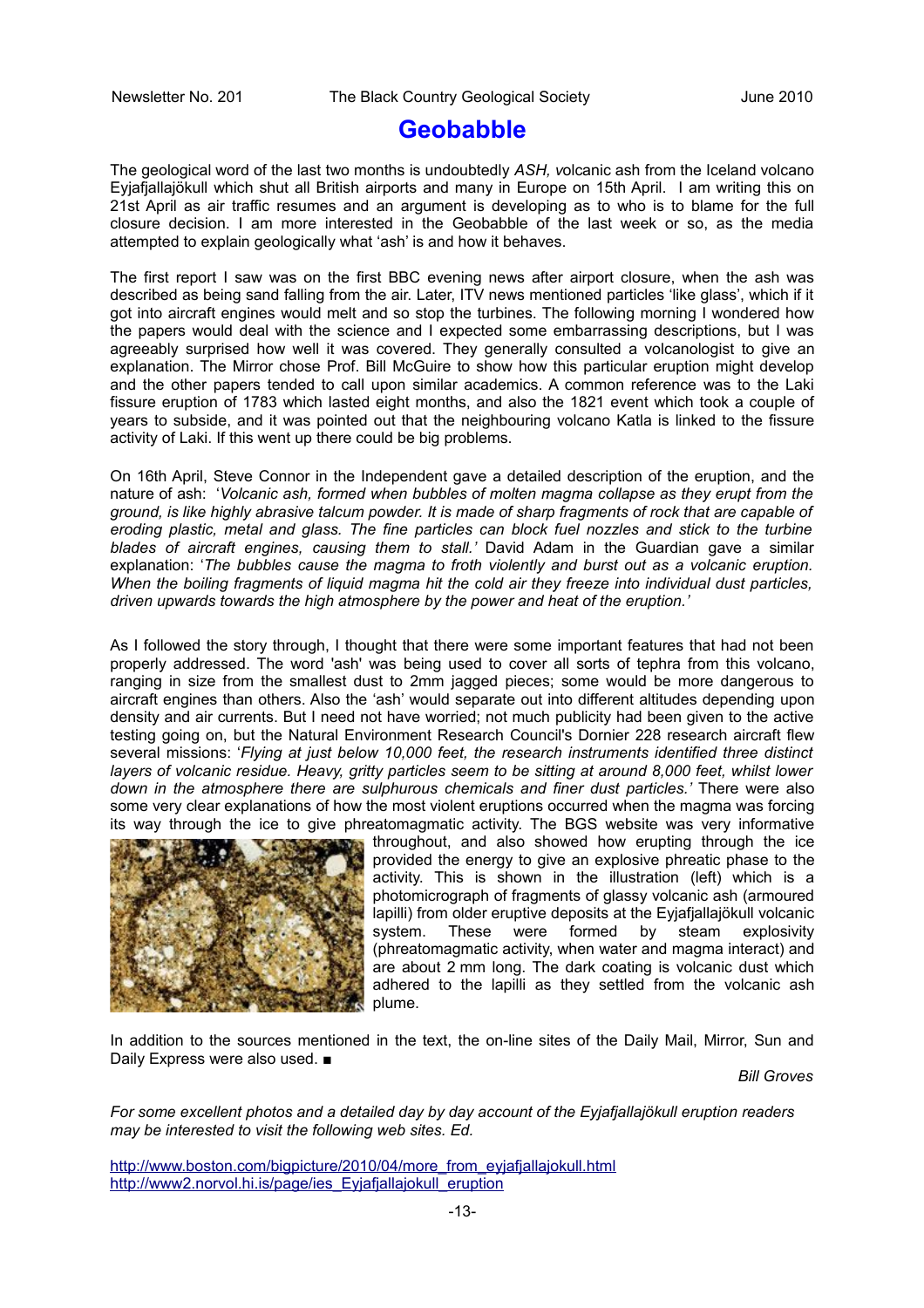## **Members' Forum**

#### **Letters/emails**

#### **Carpoids from the Wren's Nest**

Graham Hickman's piece in the April Members' Forum on *Placocystites forbesianus,* a Carpoid, and his question, "I wonder how many there are in the Dudley museum collection?" sent me searching through the archives. There are eight fossils labelled *Placocystites forbesianus* in the Dudley collection, one of which is illustrated in the photograph.

The main question I suppose is whether they are *Calcichordates,* that is belonging to the stem group of the vertebrates, or whether they are an extinct group of echinoderms. *British Palaeozoic Fossils* puts it in the Calcichordata, and there was a classic paper by *Jefferies and Lewis* in 1978 which argued strongly for this. If you look at the illustrations in Graham's April article you can imagine that if this beast could move in the other direction you are getting something akin to a primitive armoured fish, with a distinct bilateral symmetry. I am no zoologist but when I looked at Richard Dawkins' website it appears that the 'experts' are still not in complete agreement as to where Carpoids sit in the overall tree of life.



*Placocystites forbesianus*

However, of greater interest to me is where these fossils were found in the context of Dudley. *Jefferies and Lewis* looked at about 150 *Placocystites forbesianus* specimens and they mostly came from the Holcroft collection in the Lapworth Museum, but others came from the Beale Collection and also the Sedgwick Museum in Cambridge and the Nottingham Museum of Natural History. They do not seem to have looked in the Dudley Museum. Most of these specimens come from Dudley and came from the 'Dudley Limestone' which is now called the Much Wenlock Limestone, but none seem to have an exact location beyond 'Dudley'. It is assumed that they came from the Wren's Nest. Very few were found recently, most of them being collected between 1850 and 1900 and were in the collection of a John Gray of Hagley before being acquired by the museums.

Also very interesting is that the specimens *Jefferies and Lewis* looked at were in a "grey or greenish, rather silty marl and presumably come from the inter-reef deposits"; they were mobile, mud grubbing organisms. One specimen was found in 'Dudley canal tunnel' which throws up the possibility that some of the specimens may come from old Wenlock Shale, or Coalbrookdale Formation beneath the Much Wenlock Limestone. Carpoids are providing a great many problems to be investigated, which is of course one of the great attractions of Geology. ■

#### **References:**

Jefferies, R.P.S. & Lewis, D.N. 1978 The English Silurian Fossil Placocystites forbesianus and the Ancestry of the Vertebrates. *Philosophical Transactions of the Royal Society of London. Series B, Biological Sciences, Vol. 282, No. 990 pp. 205-323.* Graham Hickman: BCGS Newsletter No. 200. April 2010. p. 15. British Palaeozoic Fossils 1975 Natural History Museum. p. 35, Plate 23. Richard Dawkins.net <http://forum.richarddawkins.net/viewtopic.php?f=4&t=68468&start=0>

*Bill Groves*

Have a look at our website at: **[www.bcgs.info](http://www.bcgs.info/)**